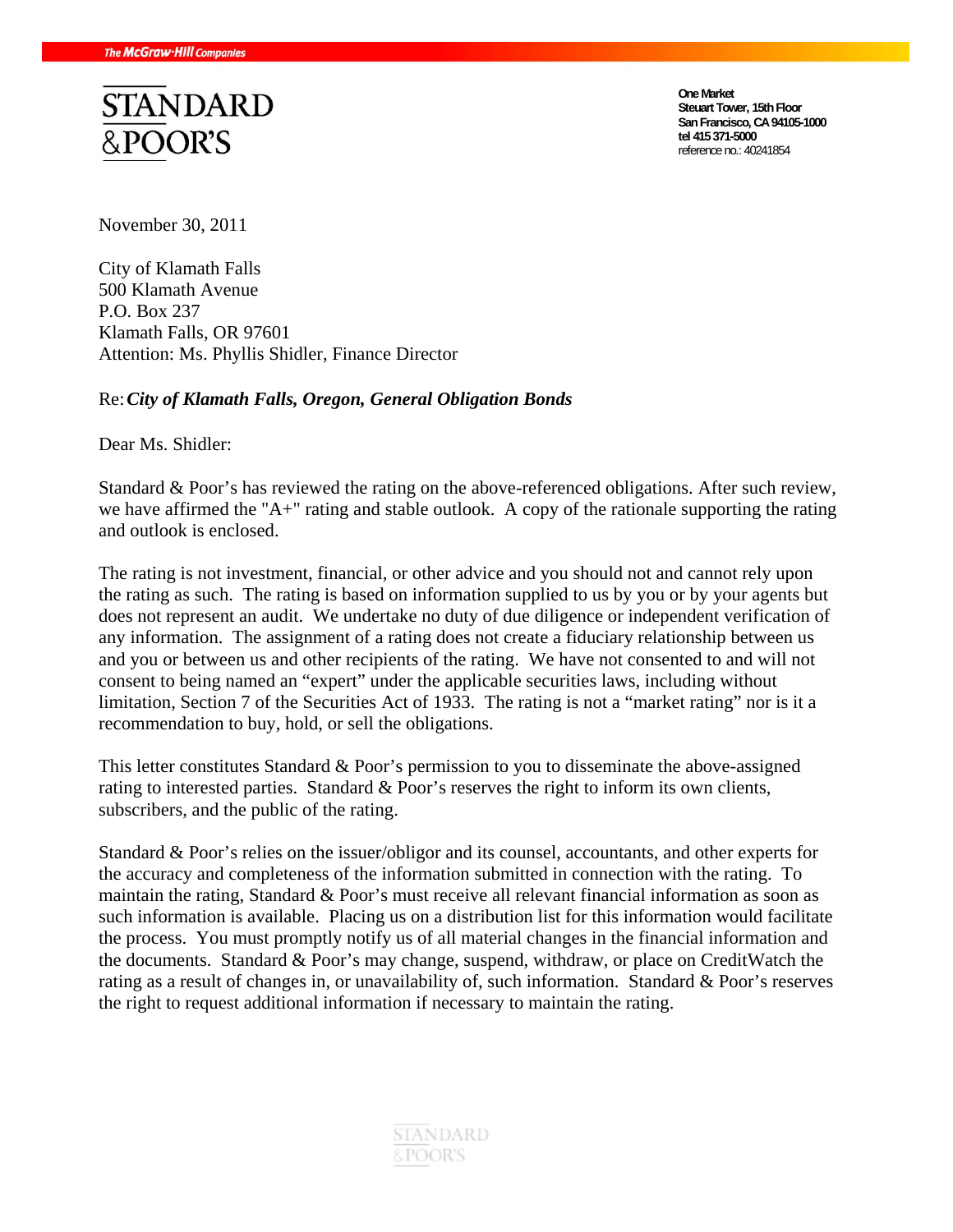Please send all information to:

 Standard & Poor's Ratings Services Public Finance Department 55 Water Street New York, NY 10041-0003

If you have any questions, or if we can be of help in any other way, please feel free to call or contact us at nypublicfinance@standardandpoors.com. For more information on Standard & Poor's, please visit our website at www.standardandpoors.com. We appreciate the opportunity to work with you and we look forward to working with you again

Sincerely yours,

Sandard & Poor's

Standard & Poor's Ratings Services a Standard & Poor's Financial Services LLC business.

tw enclosure

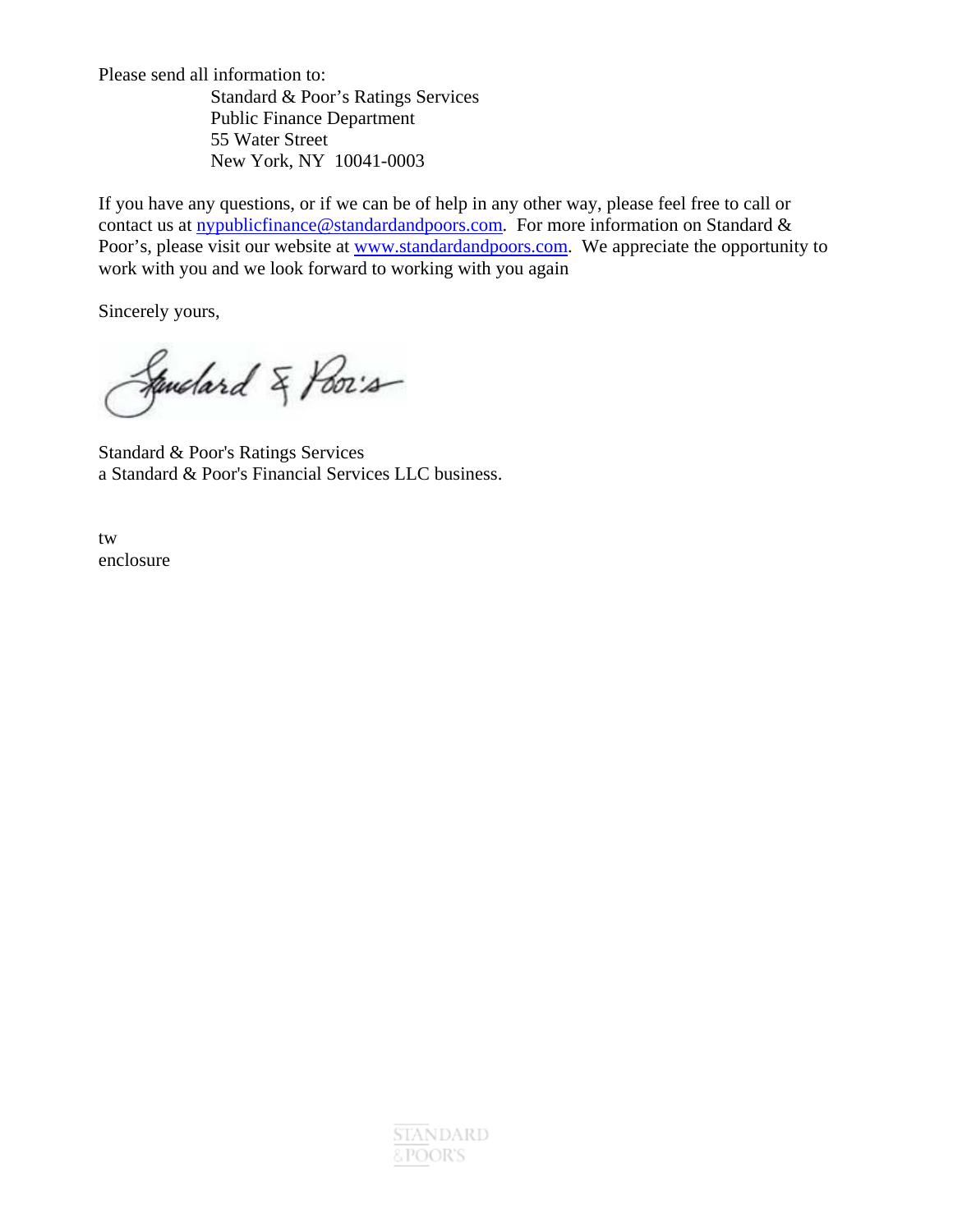# **STANDARD** &POOR'S

**One Market Steuart Tower, 15th Floor San Francisco, CA 94105-1000 tel 415 371-5000**  reference no.: 40246812

November 30, 2011

City of Klamath Falls 500 Klamath Avenue P.O. Box 237 Klamath Falls, OR 97601 Attention: Ms. Phyllis Shidler, Finance Director

#### Re: *City of Klamath Falls, Oregon, General Obligation Bonds*

Dear Ms. Shidler:

Standard & Poor's has reviewed the Standard & Poor's underlying rating (SPUR) on the abovereferenced obligations. After such review, we have affirmed the "A+" rating and stable outlook. A copy of the rationale supporting the rating and outlook is enclosed.

The rating is not investment, financial, or other advice and you should not and cannot rely upon the rating as such. The rating is based on information supplied to us by you or by your agents but does not represent an audit. We undertake no duty of due diligence or independent verification of any information. The assignment of a rating does not create a fiduciary relationship between us and you or between us and other recipients of the rating. We have not consented to and will not consent to being named an "expert" under the applicable securities laws, including without limitation, Section 7 of the Securities Act of 1933. The rating is not a "market rating" nor is it a recommendation to buy, hold, or sell the obligations.

This letter constitutes Standard & Poor's permission to you to disseminate the above-assigned rating to interested parties. Standard & Poor's reserves the right to inform its own clients, subscribers, and the public of the rating.

Standard & Poor's relies on the issuer/obligor and its counsel, accountants, and other experts for the accuracy and completeness of the information submitted in connection with the rating. To maintain the rating, Standard & Poor's must receive all relevant financial information as soon as such information is available. Placing us on a distribution list for this information would facilitate the process. You must promptly notify us of all material changes in the financial information and the documents. Standard & Poor's may change, suspend, withdraw, or place on CreditWatch the rating as a result of changes in, or unavailability of, such information. Standard & Poor's reserves the right to request additional information if necessary to maintain the rating.

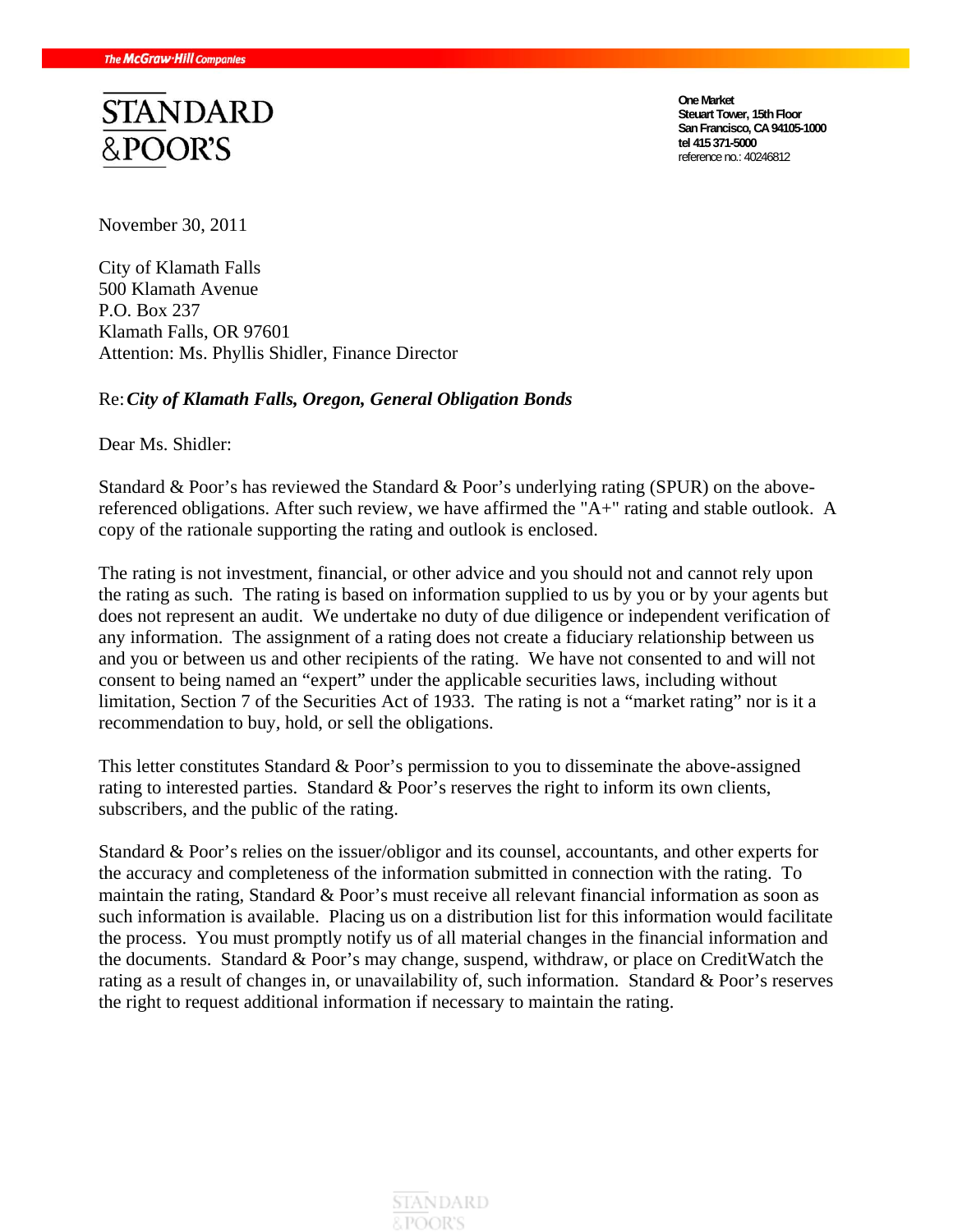Page | 2 Please send all information to: Standard & Poor's Ratings Services Public Finance Department 55 Water Street New York, NY 10041-0003

If you have any questions, or if we can be of help in any other way, please feel free to call or contact us at nypublicfinance@standardandpoors.com. For more information on Standard  $\&$ Poor's, please visit our website at www.standardandpoors.com. We appreciate the opportunity to work with you and we look forward to working with you again. Sincerely yours,

Sandard & Poor's

Standard & Poor's Ratings Services a Standard & Poor's Financial Services LLC business.

tw enclosure

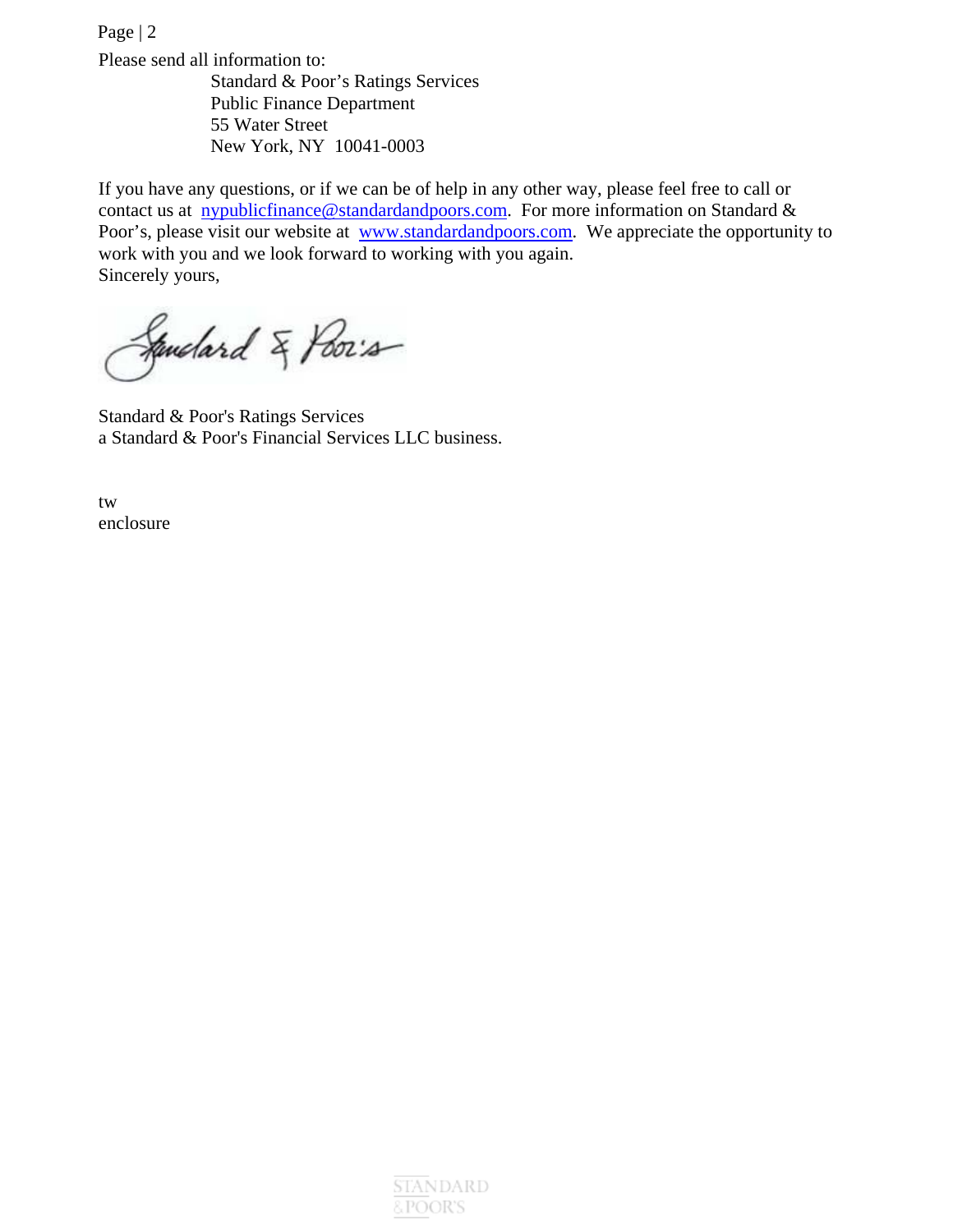## **STANDARD** &POOR'S

### **Standard & Poor's Ratings Services Terms and Conditions Applicable To Public Finance Ratings**

You understand and agree that:

 General. The ratings and other views of Standard & Poor's Ratings Services ("Ratings Services") are statements of opinion and not statements of fact. A rating is not a recommendation to purchase, hold, or sell any securities nor does it comment on market price, marketability, investor preference or suitability of any security. While Ratings Services bases its ratings and other views on information provided by issuers and their agents and advisors, and other information from sources it believes to be reliable, Ratings Services does not perform an audit, and undertakes no duty of due diligence or independent verification, of any information it receives. Such information and Ratings Services' opinions should not be relied upon in making any investment decision. Ratings Services does not act as a "fiduciary" or an investment advisor. Ratings Services neither recommends nor will recommend how an issuer can or should achieve a particular rating outcome nor provides or will provide consulting, advisory, financial or structuring advice.

All Rating Actions in Ratings Services' Sole Discretion. Ratings Services may assign, raise, lower, suspend, place on CreditWatch, or withdraw a rating, and assign or revise an Outlook, at any time, in Ratings Services' sole discretion. Ratings Services may take any of the foregoing actions notwithstanding any request for a confidential or private rating or a withdrawal of a rating, or termination of this Agreement. Ratings Services will not convert a public rating to a confidential or private rating, or a private rating to a confidential rating.

Publication. Ratings Services reserves the right to use, publish, disseminate, or license others to use, publish or disseminate the rating provided hereunder and any analytical reports, including the rationale for the rating, unless you specifically request in connection with the initial rating that the rating be assigned and maintained on a confidential or private basis. If, however, a confidential or private rating or the existence of a confidential or private rating subsequently becomes public through disclosure other than by an act of Ratings Services or its affiliates, Ratings Services reserves the right to treat the rating as a public rating, including, without limitation, publishing the rating and any related analytical reports. Any analytical reports published by Ratings Services are not issued by or on behalf of you or at your request. Notwithstanding anything to the contrary herein, Ratings Services reserves the right to use, publish, disseminate or license others to use, publish or disseminate analytical reports with respect to public ratings that have been withdrawn, regardless of the reason for such withdrawal. Ratings Services may publish explanations of Ratings Services' ratings criteria from time to time and nothing in this Agreement shall be construed as limiting Ratings Services' ability to modify or refine its ratings criteria at any time as Ratings Services deems appropriate.

Information to be Provided by You. For so long as this Agreement is in effect, in connection with the rating provided hereunder, you warrant that you will provide, or cause to be provided, as promptly as practicable, to Ratings Services all information requested by Ratings Services in accordance with its applicable published ratings criteria. The rating, and the maintenance of the rating, may be affected by Ratings Services' opinion of the information received from you or your agents or advisors. You further warrant that all information provided to Ratings Services by you or your agents or advisors regarding the rating or, if applicable, surveillance of the rating, as of the date such information is provided, (i) is true, accurate and complete in all material respects and, in light of the circumstances in which it was provided, not misleading and (ii) does not infringe or violate the intellectual property rights of a third party. A material breach of the warranties in this paragraph shall constitute a material breach of this Agreement.

Confidential Information. For purposes of this Agreement, "Confidential Information" shall mean verbal or written information that you or your agents or advisors have provided to Ratings Services and, in a specific and particularized manner, have marked or otherwise indicated in writing (either prior to or promptly following such disclosure) that such information is "Confidential". Notwithstanding the foregoing, information disclosed by you or your agents or advisors to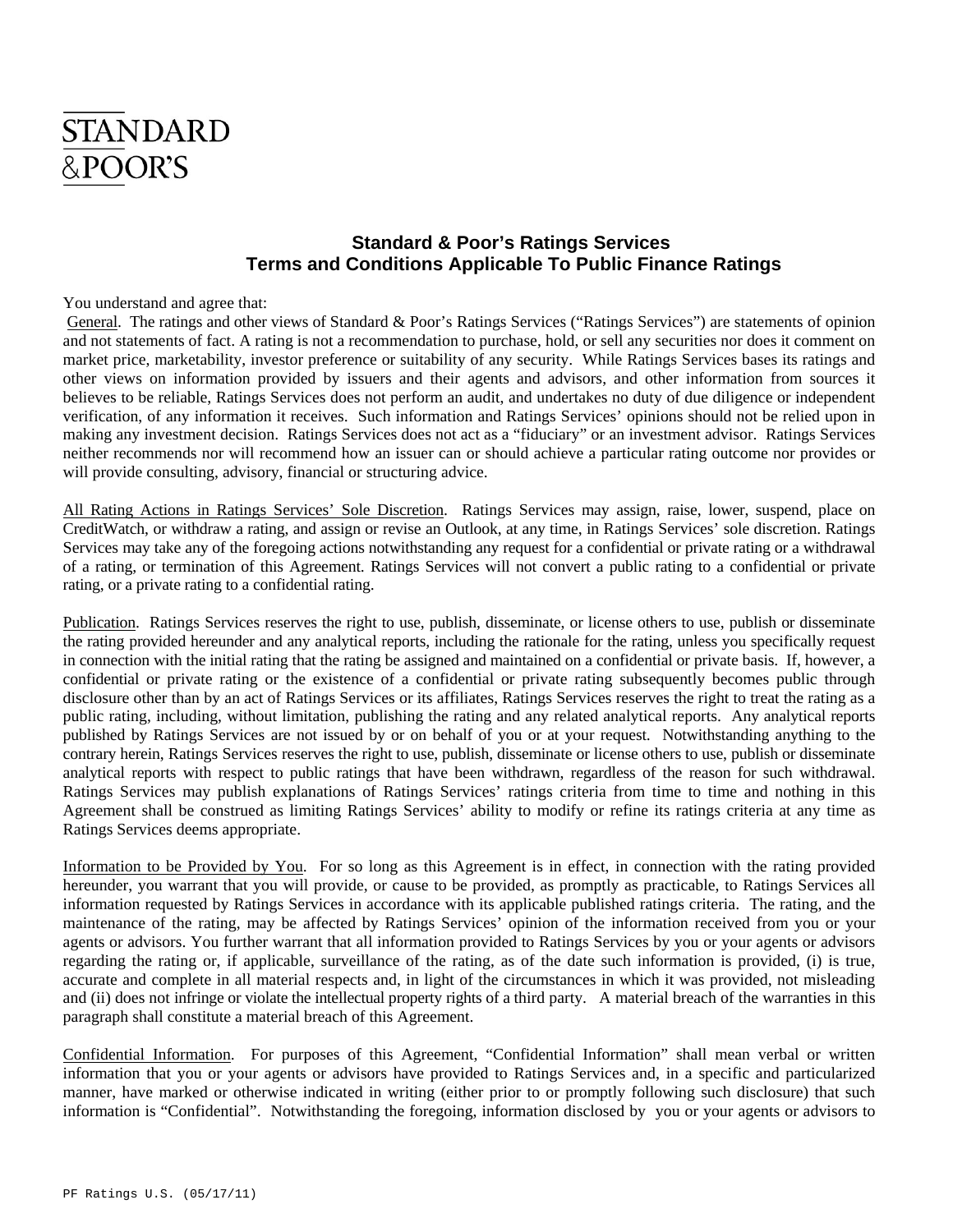Ratings Services shall not be deemed to be Confidential Information, and Ratings Services shall have no obligation to treat such information as Confidential Information, if such information (i) was known by Ratings Services or its affiliates at the time of such disclosure and was not known by Ratings Services to be subject to a prohibition on disclosure, (ii) was known to the public at the time of such disclosure, (iii) becomes known to the public (other than by an act of Ratings Services or its affiliates) subsequent to such disclosure, (iv) is disclosed to Ratings Services or its affiliates by a third party subsequent to such disclosure and Ratings Services reasonably believes that such third party's disclosure to Ratings Services or its affiliates was not prohibited, (v) is developed independently by Ratings Services or its affiliates without reference to the Confidential Information, (vi) is approved in writing by you for public disclosure, or (vii) is required by law or regulation to be disclosed by Ratings Services or its affiliates*.* Ratings Services is aware that U.S. and state securities laws may impose restrictions on trading in securities when in possession of material, non-public information and has adopted securities trading and communication policies to that effect.

Ratings Services' Use of Information. Except as otherwise provided herein, Ratings Services shall not disclose Confidential Information to third parties. Ratings Services may (i) use Confidential Information to assign, raise, lower, suspend, place on CreditWatch, or withdraw a rating, and assign or revise an Outlook, and (ii) share Confidential Information with its affiliates engaged in the ratings business who are bound by appropriate confidentiality obligations; in each case, subject to the restrictions contained herein, Ratings Services and such affiliates may publish information derived from Confidential Information. Ratings Services may also use, and share Confidential Information with any of its affiliates or agents engaged in the ratings or other financial services businesses who are bound by appropriate confidentiality obligations ("Relevant Affiliates and Agents"), for modelling, benchmarking and research purposes; in each case, subject to the restrictions contained herein, Ratings Services and such affiliates may publish information derived from Confidential Information. With respect to structured finance ratings not maintained on a confidential or private basis, Ratings Services may publish data aggregated from Confidential Information, excluding data that is specific to and identifies individual debtors ("Relevant Data"), and share such Confidential Information with any of its Relevant Affiliates and Agents for general market dissemination of Relevant Data; you confirm that, to the best of your knowledge, such publication would not breach any confidentiality obligations you may have toward third parties. Ratings Services will comply with all applicable U.S. and state laws, rules and regulations protecting personally-identifiable information and the privacy rights of individuals. Ratings Services acknowledges that you may be entitled to seek specific performance and injunctive or other equitable relief as a remedy for Ratings Services' disclosure of Confidential Information in violation of this Agreement. Ratings Services and its affiliates reserve the right to use, publish, disseminate, or license others to use, publish or disseminate any non-Confidential Information provided by you, your agents or advisors.

Ratings Services Not an Expert, Underwriter or Seller under Securities Laws. Ratings Services has not consented to and will not consent to being named an "expert" or any similar designation under any applicable securities laws or other regulatory guidance, rules or recommendations, including without limitation, Section 7 of the U.S. Securities Act of 1933. Ratings Services is not an "underwriter" or "seller" as those terms are defined under applicable securities laws or other regulatory guidance, rules or recommendations, including without limitation Sections 11 and 12(a)(2) of the U.S. Securities Act of 1933. Rating Services has not performed the role or tasks associated with an "underwriter" or "seller" under the United States federal securities laws or other regulatory guidance, rules or recommendations in connection with this engagement.

Office of Foreign Assets Control. As of the date of this Agreement, (a) neither you nor the issuer (if you are not the issuer) or any of your or the issuer's subsidiaries, or any director or corporate officer of any of the foregoing entities, is the subject of any U.S. sanctions administered by the Office of Foreign Assets Control of the U.S. Department of the Treasury ("OFAC Sanctions"), (b) neither you nor the issuer (if you are not the issuer) is 50% or more owned or controlled, directly or indirectly, by any person or entity ("parent") that is the subject of OFAC Sanctions, and (c) to the best of your knowledge, no entity 50% or more owned or controlled by a direct or indirect parent of you or the issuer (if you are not the issuer) is the subject of OFAC sanctions. For so long as this Agreement is in effect, you will promptly notify Ratings Services if any of these circumstances change.

Ratings Services' Use of Confidential and Private Ratings. Ratings Services may use confidential and private ratings in its analysis of the debt issued by collateralized debt obligation (CDO) and other investment vehicles. Ratings Services may disclose a confidential or private rating as a confidential credit estimate or assessment to the managers of CDO and similar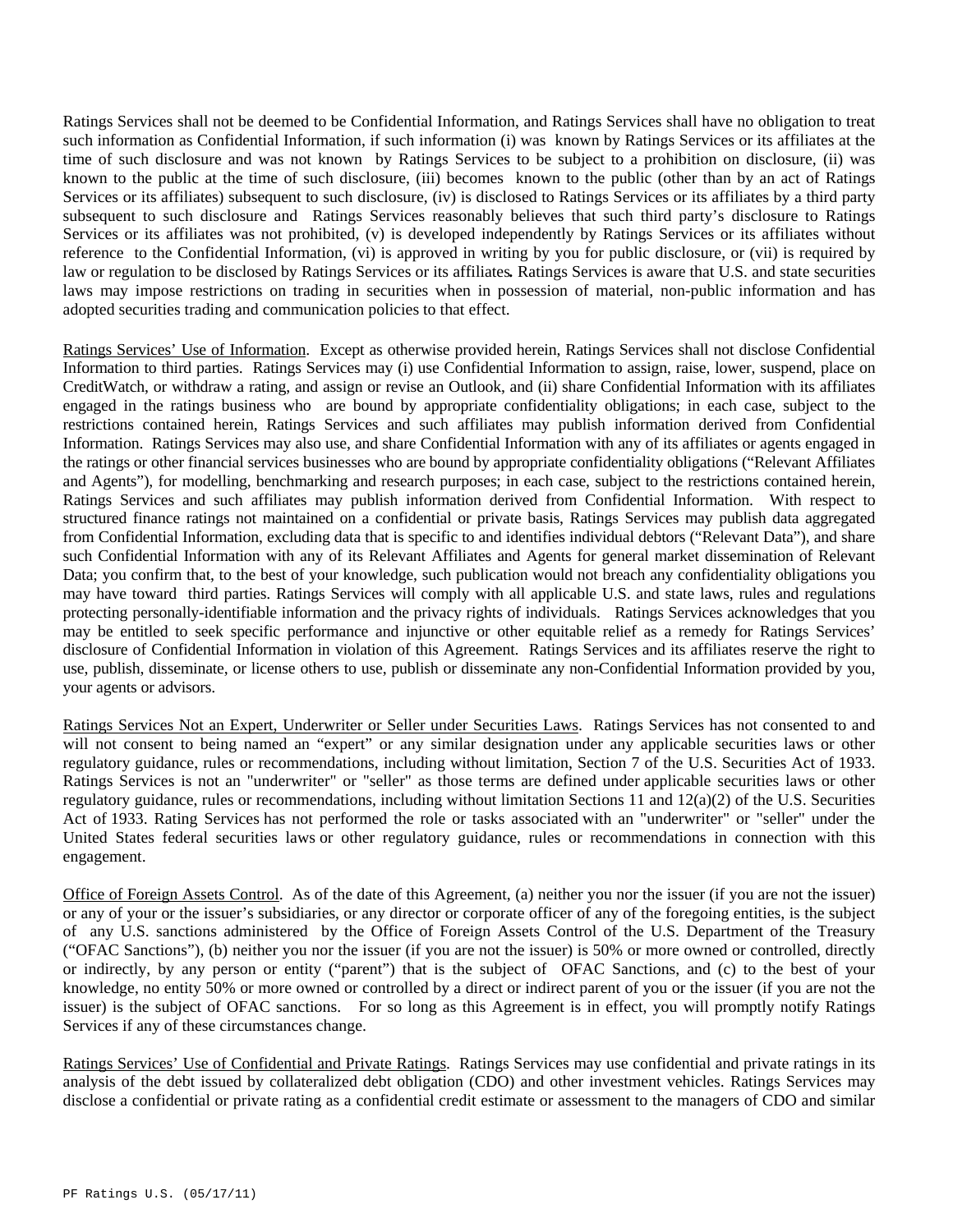investment vehicles. Ratings Services may permit CDO managers to use and disseminate credit estimates or assessments on a limited basis and subject to various restrictions; however, Ratings Services cannot control any such use or dissemination. Entire Agreement. Nothing in this Agreement shall prevent you, the issuer (if you are not the issuer) or Ratings Services from acting in accordance with applicable laws and regulations. Subject to the prior sentence, this Agreement, including any amendment made in accordance with the provisions hereof, constitutes the complete and entire agreement between the parties on all matters regarding the rating provided hereunder. The terms of this Agreement supersede any other terms and conditions relating to information provided to Ratings Services by you or your agents and advisors hereunder, including without limitation, terms and conditions found on, or applicable to, websites or other means through which you or your agents and advisors make such information available to Ratings Services, regardless if such terms and conditions are entered into before or after the date of this Agreement. Such terms and conditions shall be null and void as to Ratings Services.

Limitation on Damages. Ratings Services does not and cannot guarantee the accuracy, completeness, or timeliness of the information relied on in connection with a rating or the results obtained from the use of such information. RATINGS SERVICES GIVES NO EXPRESS OR IMPLIED WARRANTIES, INCLUDING, BUT NOT LIMITED TO, ANY WARRANTIES OF MERCHANTABILITY OR FITNESS FOR A PARTICULAR PURPOSE OR USE. Ratings Services, its affiliates or third party providers, or any of their officers, directors, shareholders, employees or agents shall not be liable to you, your affiliates or any person asserting claims on your behalf, directly or indirectly, for any inaccuracies, errors, or omissions, in each case regardless of cause, actions, damages (consequential, special, indirect, incidental, punitive, compensatory, exemplary or otherwise), claims, liabilities, costs, expenses, legal fees or losses (including, without limitation, lost income or lost profits and opportunity costs) in any way arising out of or relating to the rating provided hereunder or the related analytic services even if advised of the possibility of such damages or other amounts except to the extent such damages or other amounts are finally determined by a court of competent jurisdiction in a proceeding in which you and Ratings Services are parties to result from gross negligence, intentional wrongdoing, or willful misconduct of Ratings Services. In furtherance and not in limitation of the foregoing, Ratings Services will not be liable to you, your affiliates or any person asserting claims on your behalf in respect of any decisions alleged to be made by any person based on anything that may be perceived as advice or recommendations. In the event that Ratings Services is nevertheless held liable to you, your affiliates, or any person asserting claims on your behalf for monetary damages under this Agreement, in no event shall Ratings Services be liable in an aggregate amount in excess of US\$5,000,000 except to the extent such monetary damages directly result from Ratings Services' intentional wrongdoing or willful misconduct. The provisions of this paragraph shall apply regardless of the form of action, damage, claim, liability, cost, expense, or loss, whether in contract, statute, tort (including, without limitation, negligence), or otherwise. Neither party waives any protections, privileges, or defenses it may have under law, including but not limited to, the First Amendment of the Constitution of the United States of America.

Termination of Agreement. This Agreement may be terminated by either party at any time upon written notice to the other party. Except where expressly limited to the term of this Agreement, these Terms and Conditions shall survive the termination of this Agreement.

No Third–Party Beneficiaries. Nothing in this Agreement, or the rating when issued, is intended or should be construed as creating any rights on behalf of any third parties, including, without limitation, any recipient of the rating. No person is intended as a third party beneficiary of this Agreement or of the rating when issued.

Binding Effect. This Agreement shall be binding on, and inure to the benefit of, the parties hereto and their successors and assigns.

Severability. In the event that any term or provision of this Agreement shall be held to be invalid, void, or unenforceable, then the remainder of this Agreement shall not be affected, impaired, or invalidated, and each such term and provision shall be valid and enforceable to the fullest extent permitted by law.

Amendments. This Agreement may not be amended or superseded except by a writing that specifically refers to this Agreement and is executed manually or electronically by authorized representatives of both parties.